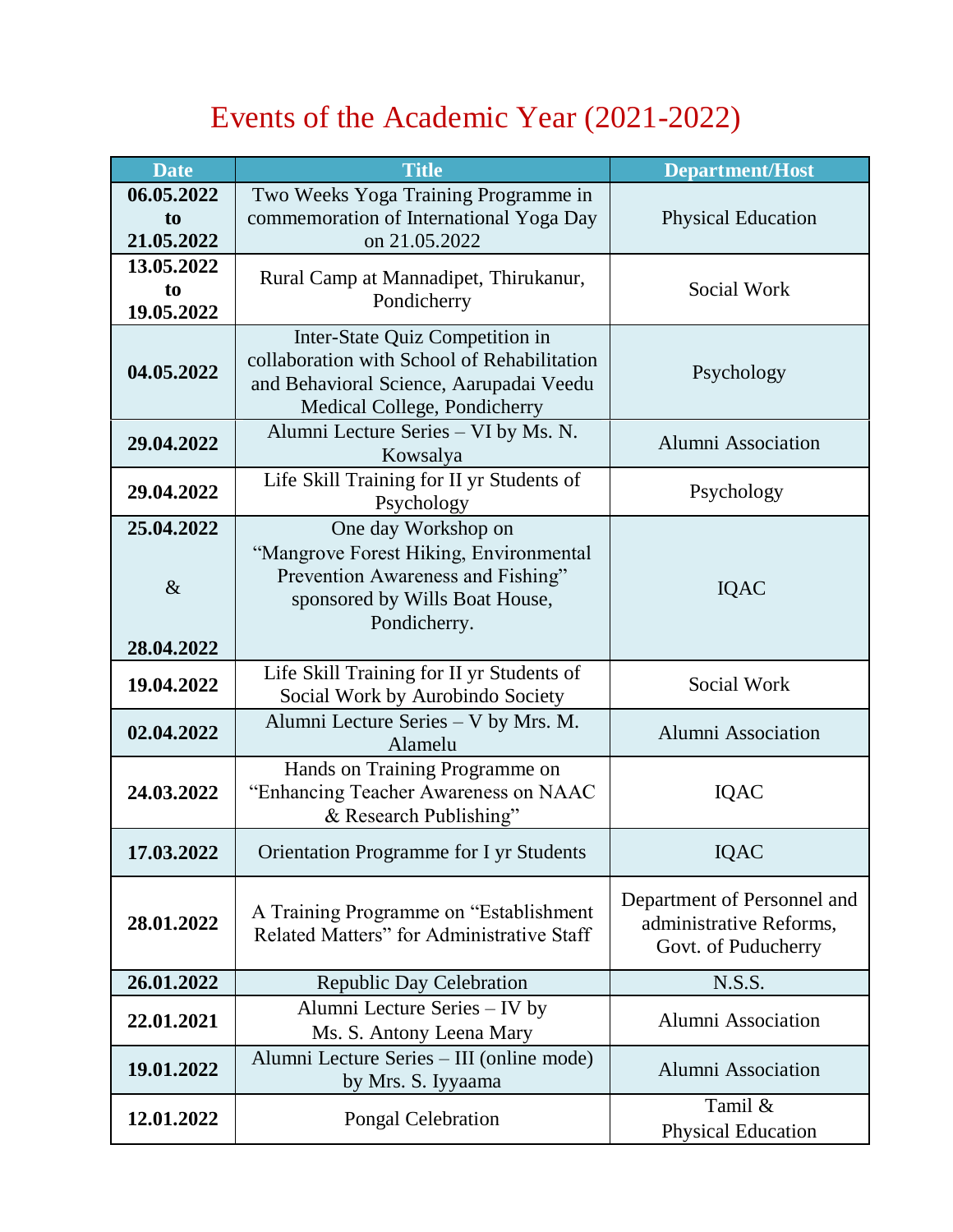| 20.12.2021 | "Vision and Dental Screening Camp" for<br>all the students and staff by Raak Medical<br>Centre, Villianur, Pondicherry. | N.S.S. |
|------------|-------------------------------------------------------------------------------------------------------------------------|--------|
|------------|-------------------------------------------------------------------------------------------------------------------------|--------|

| <b>Date</b>    | <b>Title</b>                                                                                                                                                | <b>Department/Host</b>                       |
|----------------|-------------------------------------------------------------------------------------------------------------------------------------------------------------|----------------------------------------------|
| 24.11.2021     | Orientation on "Skill Development Training<br>Programme" in collaboration with Project Puthri-<br>NGO working for underprivileged girl students,<br>Chennai | Social Work                                  |
| 24.11.2021     | Orientation Programme was conducted for III<br>B.A students on the services provided by NGO –<br>'Help Age India' Cuddalore branch, Tamil<br>Nadu.          | Social Work                                  |
| 23.11.2021     | "Intra Collegiate Fancy Dress Competition" as<br>part of celebration of "National Integration<br>Week"                                                      | Tamil & English                              |
| 21.11.2021     | Webinar on "Language and Social Development"<br>as part of Linguistic Harmony Day                                                                           | Tamil & English                              |
| 29.10.2021     | "Clean India-Plogging Run-2021" in<br>collaboration with Nehru Yuva Kendra                                                                                  | N.S.S.                                       |
| 28.10.2021     | Alumni Lecture Series $-$ II (A.N) by<br>Ms. T. Anusuya                                                                                                     | <b>Alumni Association</b>                    |
| 28.10.2021     | Alumni Lecture Series $- I(F.N)$ by<br>Ms. T. Anusuya                                                                                                       | Alumni Association                           |
| 12.10.2021     | Poster Making Competition on "Mental Health in<br>an Unequal World" to observe World Mental<br><b>Health Day</b>                                            | Psychology                                   |
| 28.09.2021     | Poster Making Competition to observe Vigilance<br>Awareness Week - 2021                                                                                     | N.S.S.                                       |
| 17.09.2021     | <b>Exhibition on Environmental Care and Protection</b><br>for first year students                                                                           | Green Club & Swachhata<br><b>Action Plan</b> |
| 08.09.2021     | Skit, Quiz competition and Sensitization<br>Programme on "Creating Hope Through Action"<br>as part of World Suicide Prevention Day                          | Psychology                                   |
| 16.08.2021     | Webinar on "Sri Aurobindo and Indian Freedom<br>Struggle" in collaboration with Field Outreach<br>Bureau, Pondicherry as part of Azadi Ka Amrit<br>Mahotsav | N.S.S.                                       |
| 22.07.2021     | Two days National Webinar on                                                                                                                                | Green Club &                                 |
| t <sub>o</sub> | "Environment – Need for Care and Protection"                                                                                                                | N.S.S.                                       |